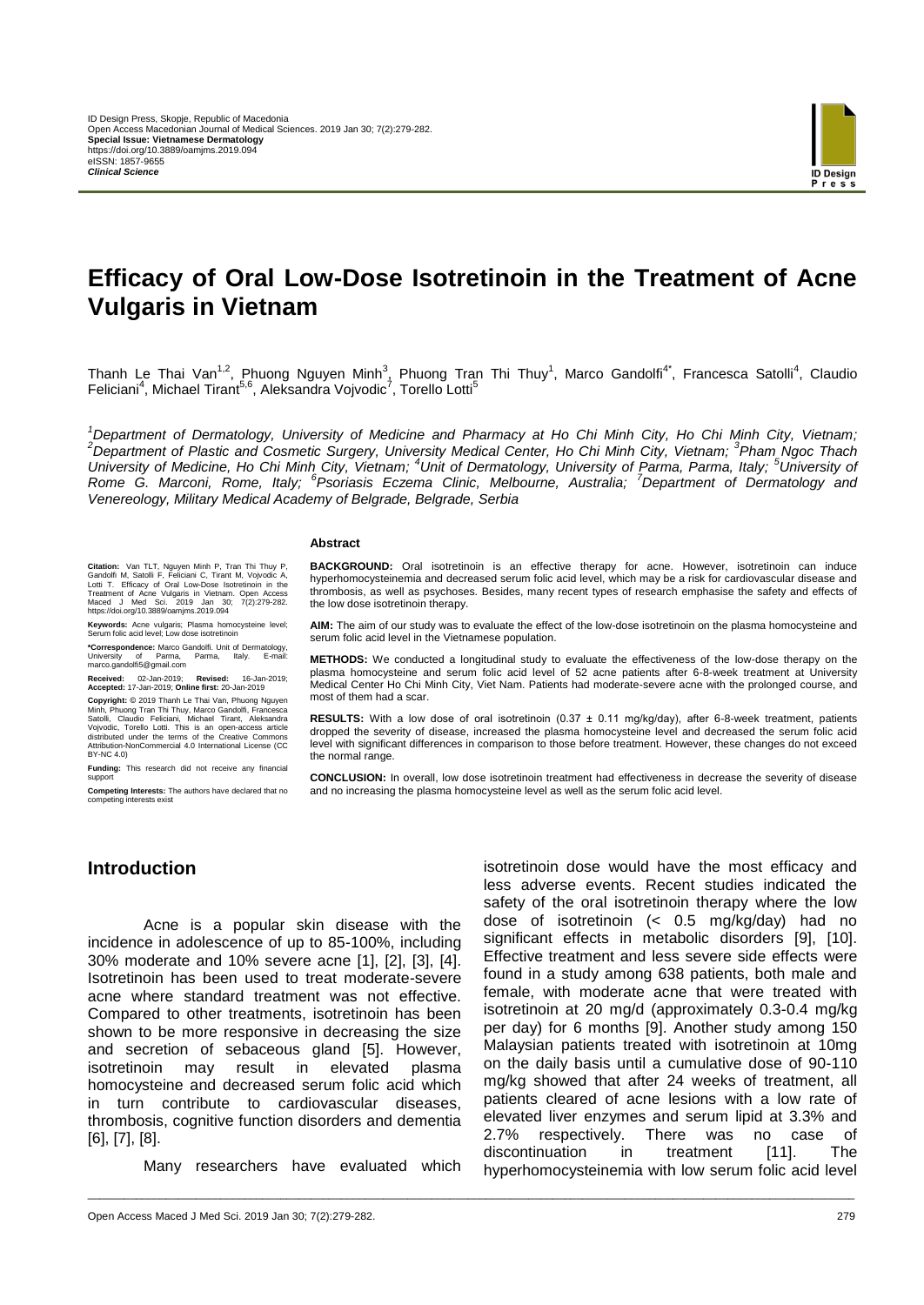cause many severe side effects, but there was no study in the literature about this disorder in low-dose isotretinoin therapy.

\_\_\_\_\_\_\_\_\_\_\_\_\_\_\_\_\_\_\_\_\_\_\_\_\_\_\_\_\_\_\_\_\_\_\_\_\_\_\_\_\_\_\_\_\_\_\_\_\_\_\_\_\_\_\_\_\_\_\_\_\_\_\_\_\_\_\_\_\_\_\_\_\_\_\_\_\_\_\_\_\_\_\_\_\_\_\_\_\_\_\_\_\_\_\_\_\_\_\_\_\_\_\_\_\_\_\_\_\_\_\_\_\_\_\_\_\_\_\_\_\_\_\_\_\_\_\_

Therefore, in this study, we evaluated the changes of the homocysteine and folic acid level during oral isotretinoin treatment in Vietnamese acne patients. Findings from this study might contribute to the literature whether we should monitor the plasma homocysteine and serum folic acid in patients treated with oral low-dose isotretinoin to prevent hyperhomocysteinemia, decrease folic acid level and possibly related disorders.

## **Methods**

#### *Setting and Participants*

In September 2014, a longitudinal study was conducted at the Skin Care Department, University medical centre HCMC. We recruited 52 acne patients above 18 years old. All patients received the explanation of objects and procedures and signed the consent form. Patients were then treated with oral Isotretinoin once a day for  $6 - 8$  weeks. Those who had hepatic/kidney failure or under treatment with drugs such as phenytoin, L-dopa, methotrexate, theophylline, penicillamine, vitamin B12, vitamin B6, acid folic were excluded. All procedures in this study were approved by the Ethics Committee at HCMC University of Medicine and Pharmacy, Vietnam.

#### *Procedures*

All patients were asked about their medical history and examined to assess the skin type and acne status by a dermatologist from the Department of Dermatology, HCMC University of Medicine and<br>Pharmacy. They have then measured the Pharmacy. They have then measured the concentration of plasma homocysteine and serum folic acid level. After 6 – 8 weeks of treatment, patients were re-measured the concentration of the plasma homocysteine and serum folic acid level as well as re-assessed the clinical characteristics and the severity of acne.

#### *Measurements*

The plasma homocysteine level was measured by a quantitative method, direct chemiluminescent immunoassay with the ADVIA Centaur machine of Simen. The serum folic acid level was quantified by the Architect C16000 machine of Abbott using chemiluminescent microparticle immunoassay technology. Patient's history was assessed by onset age (< 25 years old and  $\geq$  25 years old) and disease duration ( $\geq$  24 months and < 24

months). Clinical symptoms of acne are assessed by skin types (oily, normal, combined variants), acne lesions (papule, pustule, nodule, cyst, opened and closed comedones), affected areas (face, chest, back, arm) and scar (atrophic + keloid scar, no scar).

The severity of acne is evaluated using GAGS (Global Acne Grading System) of Doshi, Zaheer and Stiller. The GAGS considers six locations on the face (forehead, cheeks, nose, chin, chest and back). Each is derived by multiplying the factors-2 for forehead, 2 for each cheek, 1 for nose, 1 for chin, 3 for both chests and back by the most heavily weighted lesion within each region (1 for ≥ one comedone, 2 for ≥ one papule, 3 for ≥ one pustule, and 4 for  $≥$  one nodule).

The score for each area (local score) is calculated using the formula: Local score = Factor  $\times$ Grade (0-4). The global score is the sum of local scores, and acne severity is graded using the global score. A score of 1-18 is considered mild; 19-30 as moderate; 31-38 as severe; and ≥ 39 as very severe.

The 25th percentile of the mean cumulative isotretinoin dose in our research was 18.5 mg/kg. We use this cut-off value to compare pre- and posttreatment plasma homocysteine levels and serum folate levels based on the accumulative dose of isotretinoin.

#### *Data analysis*

We described data using frequency and percentage for qualitative variables, the mean and standard deviation for quantitative variables. standard deviation for quantitative variables. Association between patients' characteristics and plasma homocysteine and serum folate levels was evaluated using t-test. Comparison of mean plasma concentrations of plasma homocysteine and folic acid before and after treatment was conducted using a paired t-test. Type I error was set at 5%. All data analysis was done using SPSS 20.0.

## **Results**

\_\_\_\_\_\_\_\_\_\_\_\_\_\_\_\_\_\_\_\_\_\_\_\_\_\_\_\_\_\_\_\_\_\_\_\_\_\_\_\_\_\_\_\_\_\_\_\_\_\_\_\_\_\_\_\_\_\_\_\_\_\_\_\_\_\_\_\_\_\_\_\_\_\_\_\_\_\_\_\_\_\_\_\_\_\_\_\_\_\_\_\_\_\_\_\_\_\_\_\_\_\_\_\_\_\_\_\_\_\_\_\_\_\_\_\_\_\_\_\_\_\_\_\_\_\_\_

In 52 acne patients treated with oral isotretinoin therapy at University Medical Center, the majority was female (80.8%) with the mean age of 22 years old and the mean weight of  $52.77$  kg (SD =  $8.97$ ) kg). Almost all patients had oily skin (90.4%), onset age under 5 years old (94.2%) and had acne on the face (98.1%). Most patients suffered from moderate and severe acne and had scars.

The mean severity of disease evaluated by GAGs score was 25.98 ± 6.5 score as shown in Table 1.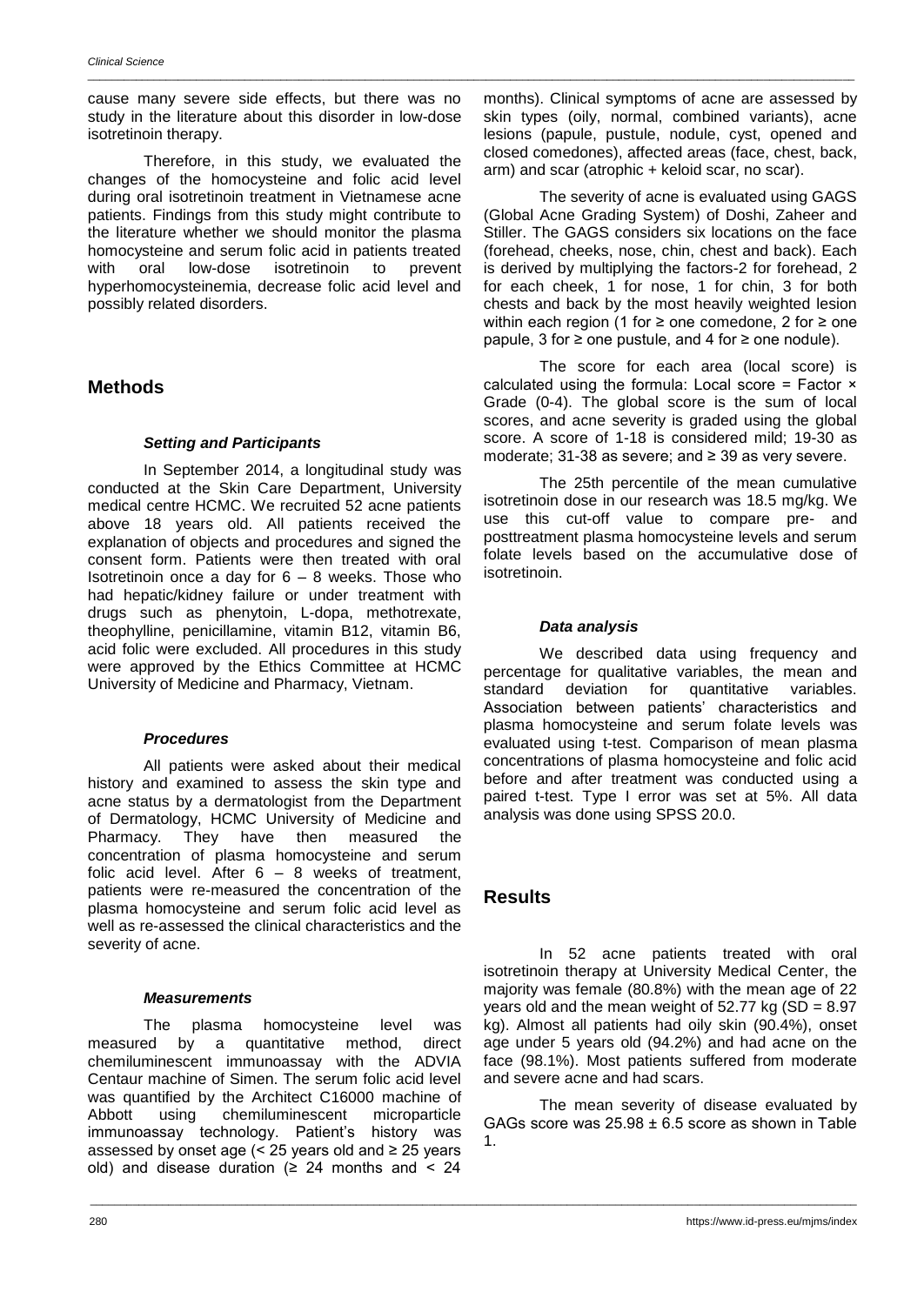*\_\_\_\_\_\_\_\_\_\_\_\_\_\_\_\_\_\_\_\_\_\_\_\_\_\_\_\_\_\_\_\_\_\_\_\_\_\_\_\_\_\_\_\_\_\_\_\_\_\_\_\_\_\_\_\_\_\_\_\_\_\_\_\_\_\_\_\_\_\_\_\_\_\_\_\_\_\_\_\_\_\_\_\_\_\_\_\_\_\_\_\_\_\_\_\_\_\_\_\_\_\_\_\_\_\_\_\_\_\_\_\_\_\_\_\_\_\_\_\_\_\_\_\_\_\_\_*

**Table 1: Characteristics of acne patients treated with oral isotretinoin**

|               |                     | N (%)     | Homocysteine (µg/l) |      | Folate (ng/ml) |       |
|---------------|---------------------|-----------|---------------------|------|----------------|-------|
|               |                     |           | M(SD)               | p    | M (SD)         | p     |
| Sex           | Male                | 10 (19.2) | 10.59 (9.94-        | 0.00 | 6.72(1,85)     | 0.112 |
|               |                     |           | 11.55               | 1    |                |       |
|               | Female              | 42 (80.8) | 7.69 (6.63-9.20)    |      | 8.27(2,88)     |       |
| Onset age     | $\geq$ 25 years old | 3(5.8)    |                     |      |                |       |
|               | < 25 years old      | 49 (94.2) |                     |      |                |       |
| Duration of   | $\geq$ 24 months    | 40 (76.9) | 8.79 (2.37)         | 0.30 | 7.94 (2.84)    | 0.860 |
| disease       | < 24 months         | 12 (23.1) | 8.01(1.97)          | 0    | 8.10(2.59)     |       |
| Skin type     | Oily                | 47 (90.4) | 8.6(2.37)           | 0.98 | 8.01(2.74)     | 0.790 |
|               | Other               | 5(9.6)    | 8.64(1.41)          | 0    | 7.65 (3.32)    |       |
| Acne lesion   | Close comedone      | 51 (98.1) |                     |      |                |       |
|               | Open                | 47 (90.4) |                     |      |                |       |
|               | comedones           |           |                     |      |                |       |
|               | Papule              | 50 (96.2) |                     |      |                |       |
|               | Pustule             | 47 (90.4) |                     |      |                |       |
|               | Nodule              | 39 (75.0) |                     |      |                |       |
|               | Cyst                | 18 (34.6) |                     |      |                |       |
| Affected area | Face                | 51 (98.1) |                     |      |                |       |
|               | Chest               | 19 (36.5) |                     |      |                |       |
|               | <b>Back</b>         | 21 (40.4) |                     |      |                |       |
|               | Arm                 | 2(3.8)    |                     |      |                |       |
| Scar          | Atrophic scar       | 38 (73.1) |                     |      |                |       |
|               | Keloid              | 0(0)      |                     |      |                |       |
|               | Atrophic scar +     | 2(3.8)    |                     |      |                |       |
|               | keloid              |           |                     |      |                |       |
|               | No scar             | 12(23.1)  |                     |      |                |       |
| Severity of   | Mild                | 6(11.5)   | 8.4(2.13)           | 0.11 | 9.65(3.84)     | 0.086 |
| acne          | Moderate            | 32(61.5)  | 8.17(2.09)          | 4    | 8.17 (2.49)    |       |
|               | Severe- very        | 14 (27.0) | 9.68(2.57)          |      | 6.81(2.55)     |       |
|               | severe              |           |                     |      |                |       |

The oral Isotretinoin dose during 6-8-week treatment was  $0.37 \pm 0.11$  mg/kg/day; the accumulative dose was 14.67 (18.5-21.95) mg/kg. After 6-8-week treatment with oral Isotretinoin, the severity of acne followed GAGs and serum folate level was statistically significantly decreased; plasma Homocysteine levels were significantly statistically elevated (P < 0.05) as shown in Table 2.

**Table 2: The severity of acne, the plasma homocysteine and serum folate levels in patients before and after 6-8 weeks on isotretinoin treatment**

|                            | Before treatment    | After treatment      | P       |
|----------------------------|---------------------|----------------------|---------|
| The severity followed GAGs | $25.98 \pm 6.50$    | $15.56 \pm 6.87$     | < 0.001 |
| Homocysteine (µq/l)        | $8.61 \pm 2.29$     | $9.23 \pm 2.37$      | 0.016   |
| Male                       | $10.58 \pm 1.12$    | $11.42 \pm 1.96$     | 0.252   |
| Female                     | $7.69(6.63 - 9.20)$ | $8.27(7.20 - 10.05)$ | 0.018   |
| Folate (ng/ml)             | $7.98 \pm 2.76$     | $7.16 \pm 2.42$      | 0.005   |

Post-treatment plasma homocysteine and serum folic acid were significantly changed compared with the initial values in a group of patients with the higher mean accumulative dose of isotretinoin (> 18.5 mg/kg), as shown in Table 3. There were no statistical differences in others.

**Table 3: Comparison of pre- and post-treatment plasma homocysteine levels and serum folate levels based on accumulative dose of isotretinoin**

| Accumulative dose |                  | $\leq$ 18.5 mg/kg | > 18.5 mg/kg    |
|-------------------|------------------|-------------------|-----------------|
|                   |                  | $(N = 26)$        | $(N = 26)$      |
| Homocysteine      | Before treatment | $8.43 \pm 2.54$   | $8.78 \pm 2.04$ |
|                   | After treatment  | $8.79 \pm 2.38$   | $9.67 \pm 2.31$ |
|                   |                  | 0.300             | 0.019           |
| Folate            | Before treatment | $8.29 \pm 2.98$   | $7.66 \pm 2.54$ |
|                   | After treatment  | $7.55 \pm 2.50$   | $6.77 \pm 2.31$ |
|                   |                  | 0.110             | 0.012           |

#### **Discussion**

This was the first Vietnamese study that evaluates the effects of low dose isotretinoin on the

\_\_\_\_\_\_\_\_\_\_\_\_\_\_\_\_\_\_\_\_\_\_\_\_\_\_\_\_\_\_\_\_\_\_\_\_\_\_\_\_\_\_\_\_\_\_\_\_\_\_\_\_\_\_\_\_\_\_\_\_\_\_\_\_\_\_\_\_\_\_\_\_\_\_\_\_\_\_\_\_\_\_\_\_\_\_\_\_\_\_\_\_\_\_\_\_\_\_\_\_\_\_\_\_\_\_\_\_\_\_\_\_\_\_\_\_\_\_\_\_\_\_\_\_\_\_\_

plasma homocysteine and serum folic acid level in acne patients. The results showed that the severity of disease of patients treated with a mean dose of isotretinoin  $0.37 \pm 0.11$  mg/kg/day after 6-8 weeks decreased statistically. This demonstrated that the low dose oral Isotretinoin therapy is an effective treatment in acne. Besides, the plasma homocysteine level increased and the serum folic acid level decreased with significant differences in comparison to those before treatment. However, these changes do not exceed the normal range. Our findings were consistent with previous studies where low dose isotretinoin has been showed to be beneficial in the treatment and a decrease in relapse [9], [10], [11]. Hence, to minimise the side effects of drugs, the low dose isotretinoin should be considered in the treatment of acne disease.

The hyperhomocysteinemia is a risk factor for cardiovascular diseases and venous thrombosis and also affects negatively on endothelial cells, smooth muscle cells in recent reports [6], [7], [8], [12]. The hyperhomocysteinemia was also reported in some researches in acne patients treated with isotretinoin. In these studies, the plasma Homocysteine level significantly increased after treated with oral isotretinoin ( $\geq 0.5$  mg/kg/day) during 45 days or more [13], [14], [15], possibly because the inhibitions of cystathionine  $\beta$  synthase, leading to disrupt the metabolism of homocysteine [16]. Another possible reason could be that the drug decreased the level of folic acid and vitamin B12, resulting in rising homocysteine level [14]. Our results also indicated that the plasma homocysteine level after 6-8 week treatment increased significantly in comparison with the initial level (8.61 ± 2.29  $\mu$ g/l with 9.23 ± 2.37  $\mu$ g/l). However, this plasma homocysteine level after treatment did not exceed the normal biologically range of the plasma homocysteine level (15  $\mu$ g/l).

Regarding the level of folic acid, our results confirmed the conclusions of previous national studies, in which the serum folic acid dropped markedly after oral isotretinoin therapy [17], [18], [14]. Karadag et al. observed a decrease of serum acid folic level during treatment isotretinoin 0.5 mg/kg/day for 4 months [14]. In our study, the serum folic acid level after 6-8-week treatment was significantly lower in comparison with the initial level  $(7.98 \pm 2.76 \text{ ng/ml})$ with 7.16  $\pm$  2.42 ng/ml). Nevertheless, similarly to the changes in homocysteine level, although this difference was statistically significant but not clinically meaningful because this decreased level was in normal range. The deficiency of folic acid may induce some disorders such as neuropathy, psychoses and dementia. This deficiency also contributes to advance homocysteine level, leading to adverse events of hyperhomocysteinemia. According to the results, there is no risk for folic acid deficiency-induced disorders when the low dose isotretinoin is used.

Generally, the adverse effects of isotretinoin depend on dose. In our study, patients treated with